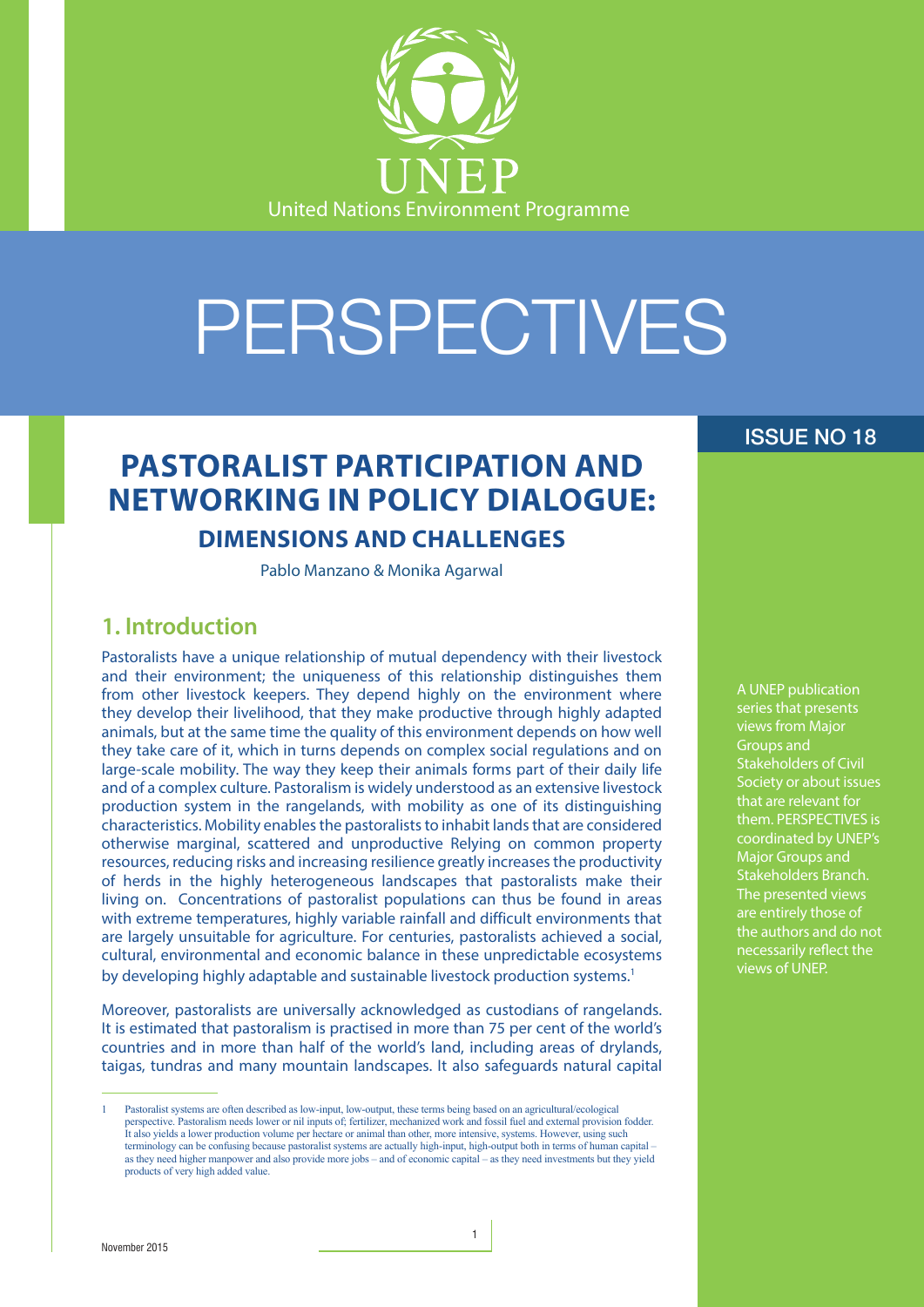in over 25 per cent of the world's area.<sup>2</sup> This indicates that pastoralism, as a food production system in otherwise unproductive regions, contributes immensely to the food security of millions of people. Furthermore, there is significant evidence to support the role of pastoralism in providing substantial ecosystem services, such as the maintenance of biodiversity, the performance of key ecosystem functions and carbon sequestration in rangelands.<sup>3</sup> It is estimated that improved grazing management of the world's 5 billion rangeland hectares could roughly sequester the equivalent of 9.8 per cent of annual anthropogenic carbon emissions each year.<sup>4</sup> Due to their traditional role as custodians of important ecosystems and their associated services, pastoralists are needed in the global policy dialogue on related issues. Management of natural resources, as well as development and food security policies, have benefited in recent years from an increased dialogue with civil society. Policymakers have understood that it is extraordinarily challenging to promote policies that were formulated without the prior agreement of local communities. They have also belatedly understood that they have much to learn on the customary practices of pastoralist communities. Not unsurprisingly, awareness and a focus and interest on traditional ecological knowledge has been steadily growing, including among pastoralist communities, in recent decades.

However, pastoralists remain largely unheard and unseen due to their mobility with livestock in search of pastures, water sources and markets. The current dominant narratives on pastoralism fail to acknowledge their contributions to society, economy and environment. As a result, they do not find representation in the development, economic or environmental policies of most countries. Notably, there is no accurate estimation of how many pastoralists there are in the world due to the unavailability of reliable sources to consult and no consistent definition of who is defined as a 'pastoralist'. However, it is thought that there are between 100 and 500 million pastoralists in the world.

Furthermore, they are perceived as being responsible for conflicts and environmental degradation due to restrictions in their mobility or disruptions of communal land tenure, and positive stories highlighting the social, economic and environmental benefits of pastoralism are extremely rare. Researchers working with pastoralists agree that *"the dominant policy narratives cast pastoralism as a backward, wasteful and irrational livelihood that takes place in fragile, degraded and unproductive ecosystems and creates a catalogue of problems for nonpastoralists. The narratives frame pastoralism as something that should be replaced, because it is uneconomic, archaic and ungovernable. They frame pastoralists as lazy, poor and at times criminal and dangerous. And they portray the mobility that makes pastoralism possible as problematic, random, and unproductive and a cause of conflict and disease."* <sup>5</sup>

Pastoralism has generally been excluded from existing narratives on livestock production systems, both in policy and in agronomic education and science. This limited discourse not only fails to give credit to pastoralism for its socio-eco-environmental contributions, but also impairs its natural resource efficiency and sustainability.

Pastoralism is under extreme duress all over the world. An increasing number of pastoralists are being forced to give up livestock keeping because it is no longer viable, resulting in a reduction of herd sizes in response to threats to their livelihood.

<sup>5</sup> Shanahan, M. (2013). Media perceptions and portrayals of pastoralists in Kenya, India and China. IIED. Gatekeeper series no. 154. Available at: http://pubs.iied.org/pdfs/14623IIED.pdf



<sup>2</sup> McGahey, D., Davies, J., Hagelberg, N., and Ouedraogo, R. (2014). Pastoralism and the green economy – a natural nexus? Nairobi: IUCN and UNEP. Available at: http://cmsdata.iucn.org/downloads/wisp\_green\_economy\_book.pdf

<sup>3</sup> Hoffmann, I., From, T, and Boerma, D. (2014). Ecosystem services provided by livestock species and breeds, with special consideration to the contributions of small-scale livestock keepers and pastoralists. FAO Commission on Genetic Resources for Food and Agriculture. Background study paper no. 66. Avalaible at: http://www.fao.org/3/a-at598e.pdf

<sup>4</sup> McGahey et al., op.cit.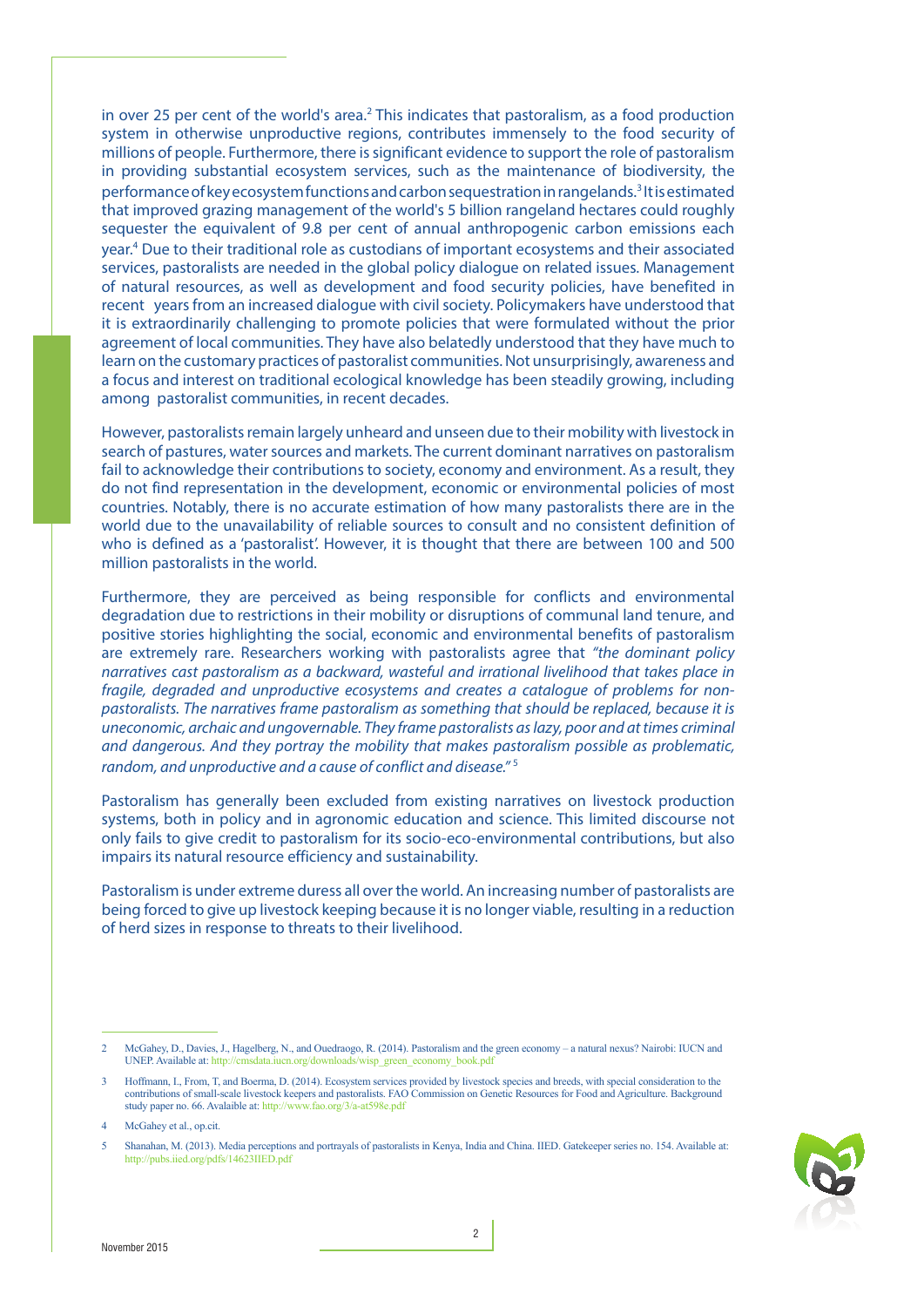These threats are mainly the result of increased obstacles to mobility, disruption of communal tenure, reduced access to pastures due to land grabs, fluctuating climatic conditions and market distortions. Remarkably, during recent field work in Kutch, Gujarat, undertaken by one of the authors of this paper, it was not uncommon to find 1-2 pastoralists families in pastoral villages who no longer keep any livestock at all. It was once implausible and even inconceivable for a pastoralist to live without livestock, but this has emerged as a clear trend around the world. In order to hold onto their dignity, all pastoralists would feel obliged to have at least a few goats or a cow. Often, the lack of a formal education and any other life-skills severely challenges their livelihood opportunities, as well as compromising their ability to reclaim their rights. If this continues it will affect their ability to achieve the Sustainable Development Goals (SDGs) that have direct relevance to them, for example, SDG1 aims to end poverty but with decreased livelihood opportunities this will become harder for pastoralists to obtain. The Global Donor Working Group on Land has recently expressed strong support for the inclusion of a global land rights indicator to verify the achievement of the goals.<sup>6</sup> This would help to ensure that pastoralists are given the appropriate consideration by governments and other bodies by highlighting their importance in relation to the SDGs.

## **2. Historical challenges for pastoralist voices**

Pastoralists remain outside mainstream social networks and discourse and rarely benefit from government infrastructure and development policies. The reasons for this range from a lack of understanding of pastoralist culture, to a narrow-focused approach towards development, but the consequences are inevitably negative and contribute to poverty and environmental degradation.7 Firstly, they have not been considered to be important actors in development, which has led to insufficient attention to their current situation, as well as few attempts to find solutions to guarantee their rights. Secondly, as discussed above, the negative narrative on them in recent history has led to interventions aimed at disrupting the livelihoods of pastoralists. There are many examples from across the globe of pastoralists that have been evicted from the land they have lived on for centuries. These evictions are due to attempts to convert pastures into crop lands, or to occupy them with mining projects, or to create wildlife sanctuaries, reserve forests, dams, power plants, railways, roads, or simply to develop those lands for industrial production. Pastoralists have been forced, or persuaded, to become sedentary with no thought given to their history, culture or lifestyles. All this has been done in the absence of any scientific analysis on the benefits of sustainable pastoralism on rangeland and dryland ecosystem management.

Recent analysis on pastoralism in Tibet reports that "*the forest villagers are steadily increasing their land tenure security, while the pastoralists of the Tibetan (and Inner Mongolian) grasslands are steadily losing their land tenure rights. And all rural land users now face the prospect of their land becoming a tradable commodity, in circumstances favouring the rich against the poor, who are unable to borrow money to buy land. Not only are Tibetan pastoralists losing land security at a*  time when others are gaining it, they gain nothing from the miners who move in."<sup>8</sup> This is a further reflection on the poor understanding of policymakers and land planners on pastoral land tenure systems. The privatization of pastoral zones is eroding their customary rights and their resilience to climate fluctuations. It is the main reason for the trend towards the extinction of pastoralism in many regions.

<sup>8</sup> Tibetan Centre for Human Rights and Democracy (2015). Wasted lives: A critical analysis of China's campaign to end Tibetan pastoral lifeways, P.125. Available at: http://www.tchrd.org/wp-content/uploads/2015/05/Download-Report.pdf



<sup>6</sup> Global Donor Platform for Rural Development (2015). Crucial land rights indicator for the Post-2015 SDGs. Platform Policy Brief No. 11, September. Available at: https://www.donorplatform.org/land-governance/latest/1453-global-working-group-on-land-endorses-a-global-landrights-indicato

Leloup, S. (2006). Investing in maintaining mobility in pastoral systems of the arid and semi-arid regions of sub-Saharan Africa. ALive:<br>Partnership for Livestock Development, Poverty Alleviation and Sustainable Growth. 13 Partnership for Livestock Development, Poverty Alleviation and Sustainable Growth. 13 p. http://v conf\_06-10\_mobility.pdf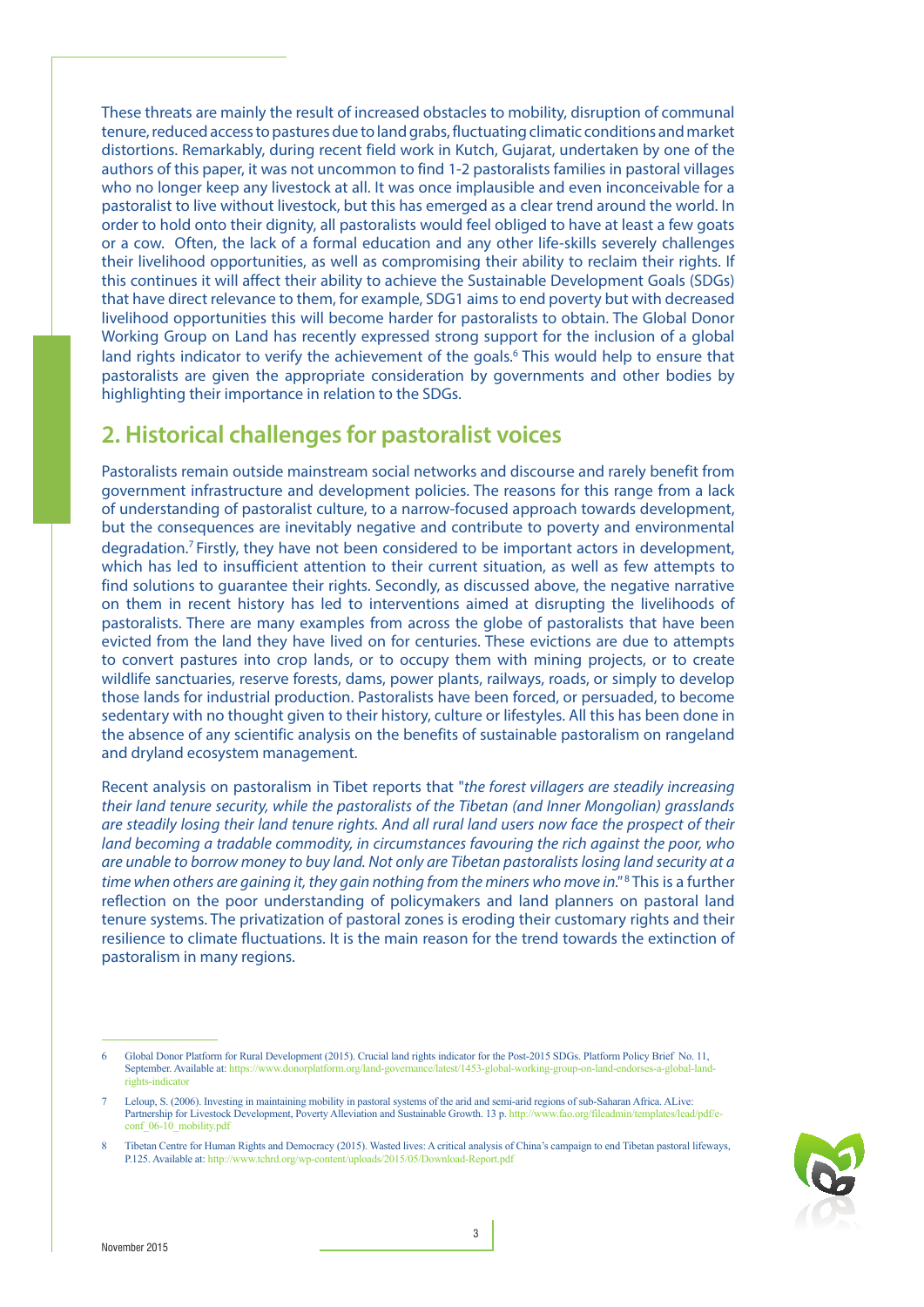Pastoralist societies have their own customary norms to govern their society, policies and economics. They have largely remained outside mainstream governance processes and systems due to their mobility, as a result of having successfully maintained more or less independent production systems. This is especially true after the industrial revolution when power was concentrated in large sedentary centres. However, global and national policies on land, livestock products and other natural resources are drastically changing and pastoralists cannot remain excluded from the dialogues and decisions which affect or threaten their existence. Until a few years ago 'pastoralists' were not even identified as a separate development constituency in the same way as crop farmers, fisher folks, women or youth. Livestock keeping has generally been considered a part of farming systems, so the specific issues of small livestock keepers and pastoralists were not understood, acknowledged or taken into account in policymaking. Additionally, pastoralist representation has remained weak at both the national and global level. This can be attributed to their historical isolation and their lack of access to formal education, communication technology, information and social services – there are extremely few examples of primary education being delivered to pastoralist communities without entering a sedentarization loop,<sup>9</sup> and none of secondary education.<sup>10</sup> As a result, pastoralists are also not as well organized as other constituencies,and there is currently no global alliance that exclusively represents pastoralists and their issues, and only a few organizations that work exclusively with them. This is due in part to the fact that pastoralist leaders cannot be reached through modern communications technology as the leaders of other constituencies can. Moreover, there are often language barriers and passport/travel permit issues that affect their ability to participate in policy dialogues at the national and regional or subregional level. The lack of recognition and acknowledgement of pastoralists as an important constituency has resulted in limited funds and donor commitment to support their participation in relevant meetings and dialogues. For these reasons, pastoralist representation and participation has remained weak.

## **3. Pastoralist participation**

The question of participation is important as this recognizes pastoralists as an important constituency that can substantially contribute to sustainable development. Pastoralists face greater barriers to participation than other constituencies as a result of their complex customary societies and livelihood patterns, which depend on mobility and on distant, poorly linked territories. Thus, they have been more overtly excluded than other producers and either are not entitled to receive investments or basic services, or have less access to socially accepted mechanisms to exercise their entitlements. The prevalent narratives about pastoralists create negative and contradictory interpretations of their activities. This makes it even more difficult for them to get the respect and recognition that other development actors receive.

In addition to participation, representation is also an important issue. Often, pastoralist representatives are not pastoralists themselves, but are those who have better access to communication technology, know more languages and can travel to attend meetings. Subsequently, they get more opportunities to represent pastoralists in policy dialogues. There are arguments both in favour of and against this kind of representation. Pastoralist issues can be misrepresented unless there is a strong process to identify their representatives and determine their ownership of the decision making process that affects them and its accountability.

<sup>10</sup> Schelling, E. Wiebel, D. and Bonfoh, B. (2008) Learning from the Delivery of Social Services to Pastoralists: elements of good practise. WISP-IUCN, Nairobi. http://cmsdata.iucn.org/downloads/social\_services\_to\_pastoralists\_\_english\_\_2.pdf



<sup>9</sup> Kratli, S. and Dyer, C. (2009) Mobile Pastoralists and Education: Strategic Options. Education for Nomads, Working Paper 1. London: International Institute for Environment and Development. http://pubs.iied.org/10021IIED.html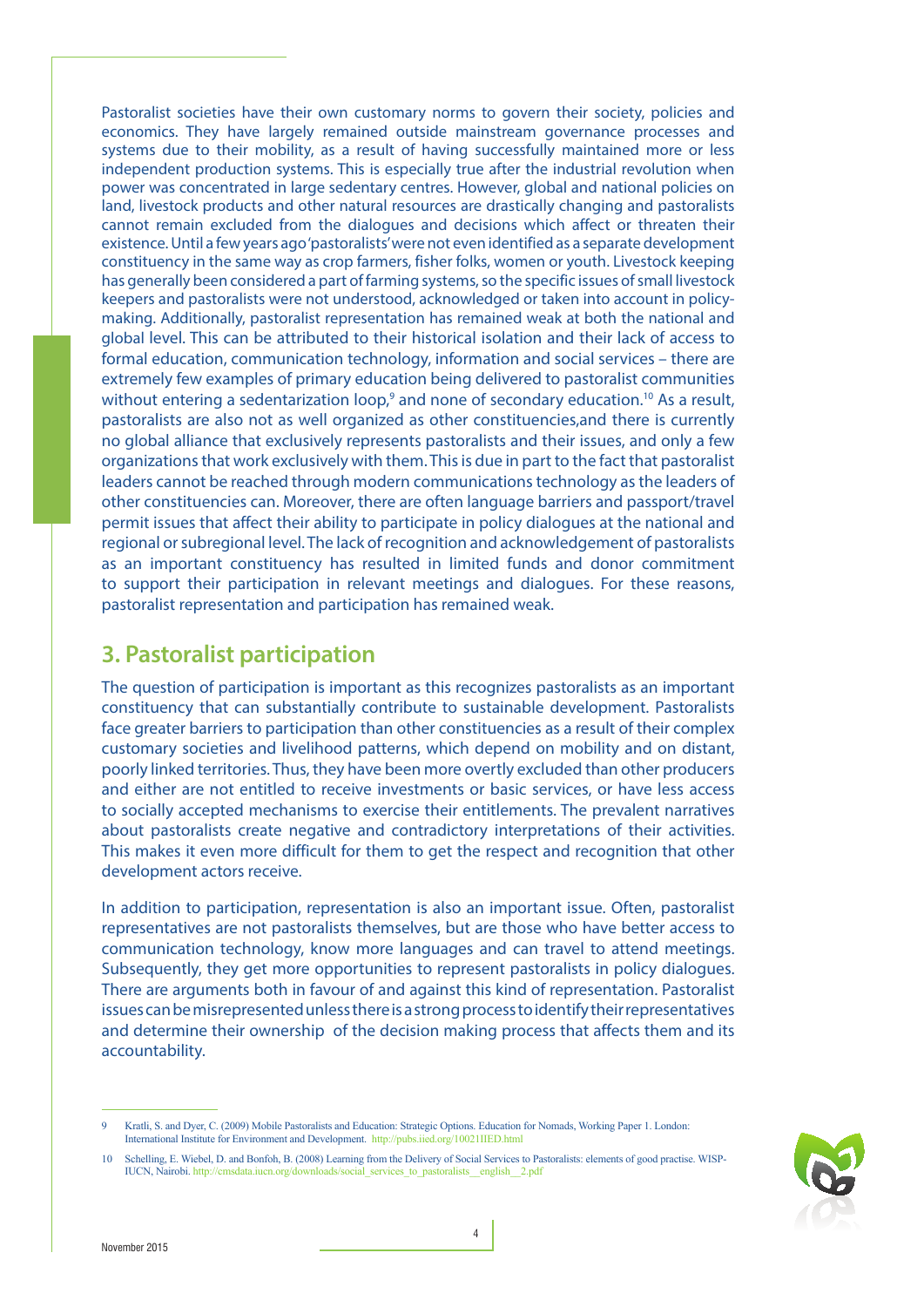However, it can often be worse if there is no representation at all. In any case, experience tells us that pastoralists are very strong when it comes to political representation, but that they need the support of technical experts to better structure their experiences, customary knowledge and arguments to engage in effective policy discourses.

Traditional ecological knowledge (TEK) is very strong among pastoralists due to their reliance on natural resources to provide for their livestock and families throughout the seasons. Given that TEK is acquired through trial-and-error methods that have been refined over generations and that pastoralists are primarily looking for correlations rather than causes, they do not necessarily understand the technical reasons underlying cultural practices. The lack of understanding of these technicalities makes an effective policy dialogue very difficult. They also need the support of scientists and experts to read and understand the implications of ongoing research outcomes and to link orthodox science to their daily observations and to the traditional knowledge they have acquired over generations. This will enable the development of evidence-based arguments and help pastoralists to be better understood by other stakeholders, local authorities and government entities.

According to the Food and Agriculture Organization (FAO), growing populations, rising affluence and urbanization are translating into an increased demand for livestock products, particularly in developing countries. Global demand is projected to increase by 70 per cent in order to feed a population that is estimated to reach 9.6 billion by 2050.11 In the past 4 to 5 years there has been an increased focus on the livestock sector due to increased recognition of its role in global food security and its impact on the environment. The debate on the impact of livestock on the environment started with the release of the report *Livestock's Long Shadow: Environmental Issues and Options* in 2006.12 The report stated that the livestock sector is one of the top two or three most significant contributors to the most serious environmental problems, at every scale, from local to global. The report used the Life Cycle Analysis (LCA) approach to estimate *"that livestock are responsible for 18 per cent of greenhouse gas (GHG) emissions, a bigger share than that of transport."* More recent estimates based on LCA, in 2013 FAO's issued a report, *Tackling climate change through livestock,*13 that set the contribution of the livestock sector at 14.5 per cent of human-induced GHG emissions.

The pastoralist and traditional livestock keepers, whose representatives were confronted with these results during the Global Gathering of Pastoralists in Kiserian, Kenya (December 2013), argued that such research approaches do not fairly take into account the extensive production systems, such as the pastoralist production system, used by pastoralists. This is mainly because pastoralists are not a part of the discussions where the problems are defined and the scientists specializing in such systems are not a part of the teams conducting the research. Hence, the research outcomes depict results and conclusions that may be valid for industrial livestock systems, but not representative of a whole range of other livestock production systems. It has similarly been observed that the research studies have mainly focused on the Global North but that, typically, their findings are also prescribed for the Global South. In fact, there are insufficient efforts to find, and ensure the participation of, experts in backyard or extensive livestock production systems from the Global South who either represent pastoralists or bring the viewpoints of pastoralist systems into scientific discussions and committees.



<sup>11</sup> See: http://www.fao.org/livestock-environment/en/

<sup>12</sup> See: http://www.fao.org/docrep/010/a0701e/a0701e00.HTM

<sup>13</sup> See: http://www.fao.org/docrep/018/i3437e/i3437e.pdf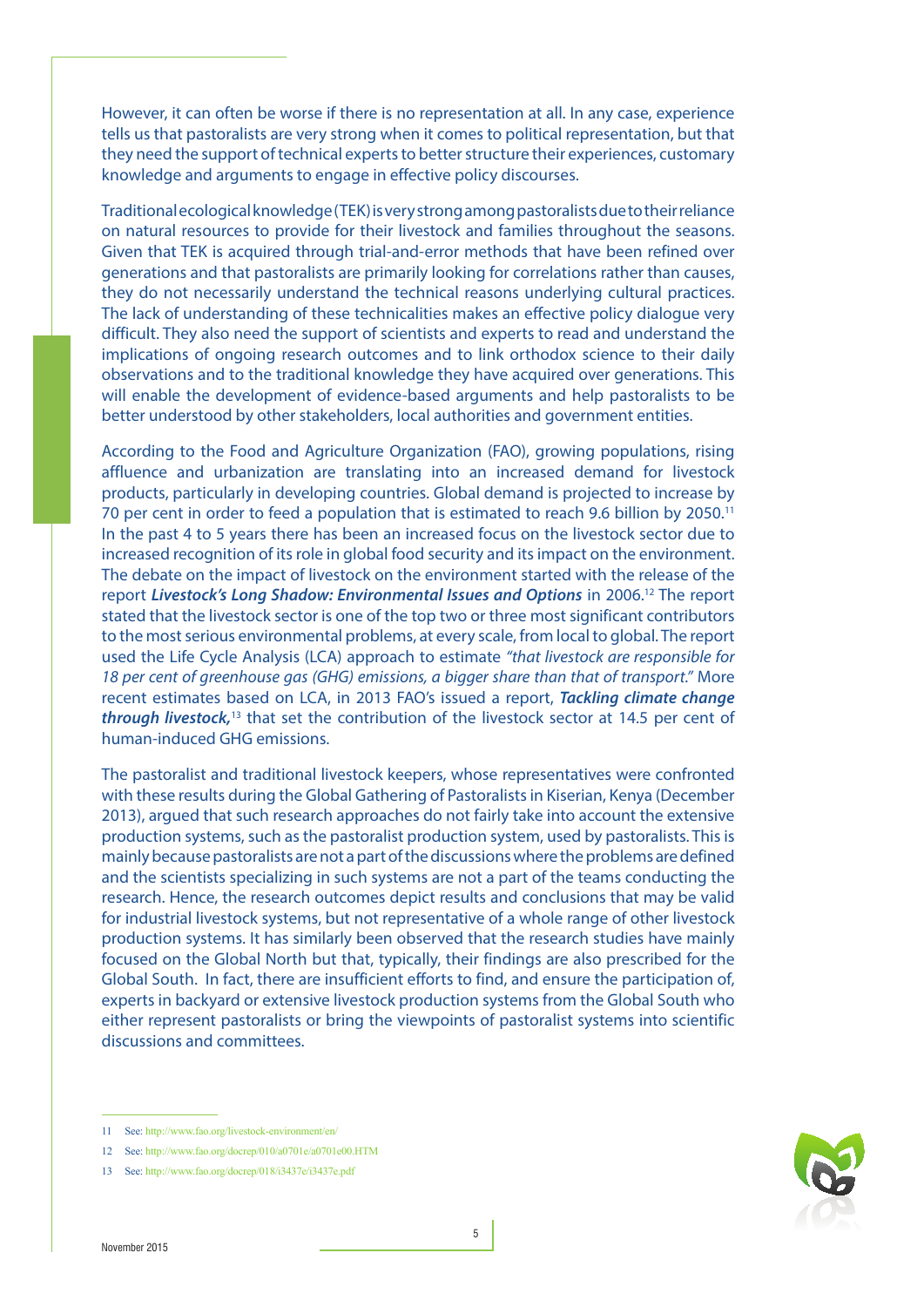Increasingly, over the past 3 to 5 years, more space and opportunities has been created specifically for pastoralists to participate in global policy dialogues. However, the participation of pastoralists has remained inadequate for a multitude of reasons. Often, pastoralists are invited to participate in meetings and events without funding support for translations, thus greatly limiting their effective participation. They have to either mobilize their own resources for interpreters or rely on random support from volunteers.

Another challenge is the continuity of pastoralists or their representatives in these dialogues. This is predominantly because pastoralist organizations and their alliances are not organized at the national and regional levels. As mentioned before, there is no global network exclusively made of pastoralists and their organizations. The World Alliance for Mobile Indigenous Peoples (WAMIP) is the alliance with the largest number of pastoralist communities and representatives, from over 50 countries. However, it still needs to strengthen its mechanisms and build capacity of the regional alliances in order to participate effectively in policy dialogues.

The ultimate aim of participation is to introduce policies that benefit everyone, including the excluded and marginalized. Participation of pastoralists needs to be strengthened in both the development and implementation of policies. This participation is necessary in order to assist in defining the issues, formulating possible solutions, and implementing measures that have been adopted and, finally, engaging in follow-up activities and evaluation. For this purpose, several agencies such as IIED and ILC have been working, for some years, in strengthening the capacity of pastoralists to engage in policy dialogue. The most relevant of these efforts may be IUCN's World Initiative for Sustainable Pastoralism (WISP),14,15 from whose experience many of the lessons presented in this paper originate. Through a combination of knowledge gathering, support to pastoralist networking and evidence-based policy advocacy in key global fora, WISP has significantly increased the relevance of the technical arguments in support of pastoralism, in a serious effort to empower pastoralists.16

The recently launched Pastoralist Knowledge Hub (Hub),<sup>17</sup> an initiative hosted by FAO and supported by other agencies such as UNEP and IFAD, is an opportunity to help pastoralists organize and strengthen their regional processes, create a knowledge base and to systematically support policy advocacy. As of August 2015, the Hub has supported regional meetings of pastoralists in South Asia, Central Asia, Latin America and Europe. Meetings in East and South Africa, West and Central Africa, North Africa and the Middle East are being organized. One of the outcomes of these meetings is the establishment of regional Civil Society Mechanisms of pastoralists and their organizations, which are characterized by transparency, inclusion, gender and geographic balance, diversity and innovation. However, these regional alliances will need long-term follow-up and support from those in need of the pastoralist voice in order to enable effective and continued participation of pastoralists.

<sup>14</sup> Manzano, P.; Ng'eny, N.; Davies, J. (2011). Changing mentalities towards pastoralism across scales: the World Initiative for Sustainable Pastoralism and other related initiatives. IX International Rangeland Congress. Rosario (Argentina), pp: 760-765. Available at: http://www. ciudadesferica.com/demo/congreso/pdfs/3.4/760.pdf

<sup>15</sup> Manzano, P.; Ngeny, N.; Davies, J. (2010). La Iniciativa Mundial por un Pastoralismo Sostenible (IMPS) y la importancia económica, social y ambiental de los pastores a nivel global. II CongresoNacional de Vías Pecuarias, Cáceres, Spain, pp: 336-343. Available at: http://www.pastos.es/ pdf/Manzano et al 2010 WISP.pdf

<sup>16</sup> de Jode, H. (2014). The Green Quarter: A decade of progress across the world in sustainable pastoralism. Nairobi: IUCN. viii+52pp. Available at: http://cmsdata.iucn.org/downloads/10\_year\_book\_\_\_low\_res.pdf

<sup>17</sup> See: http://www.fao.org/pastoralist-knowledge-hub/en/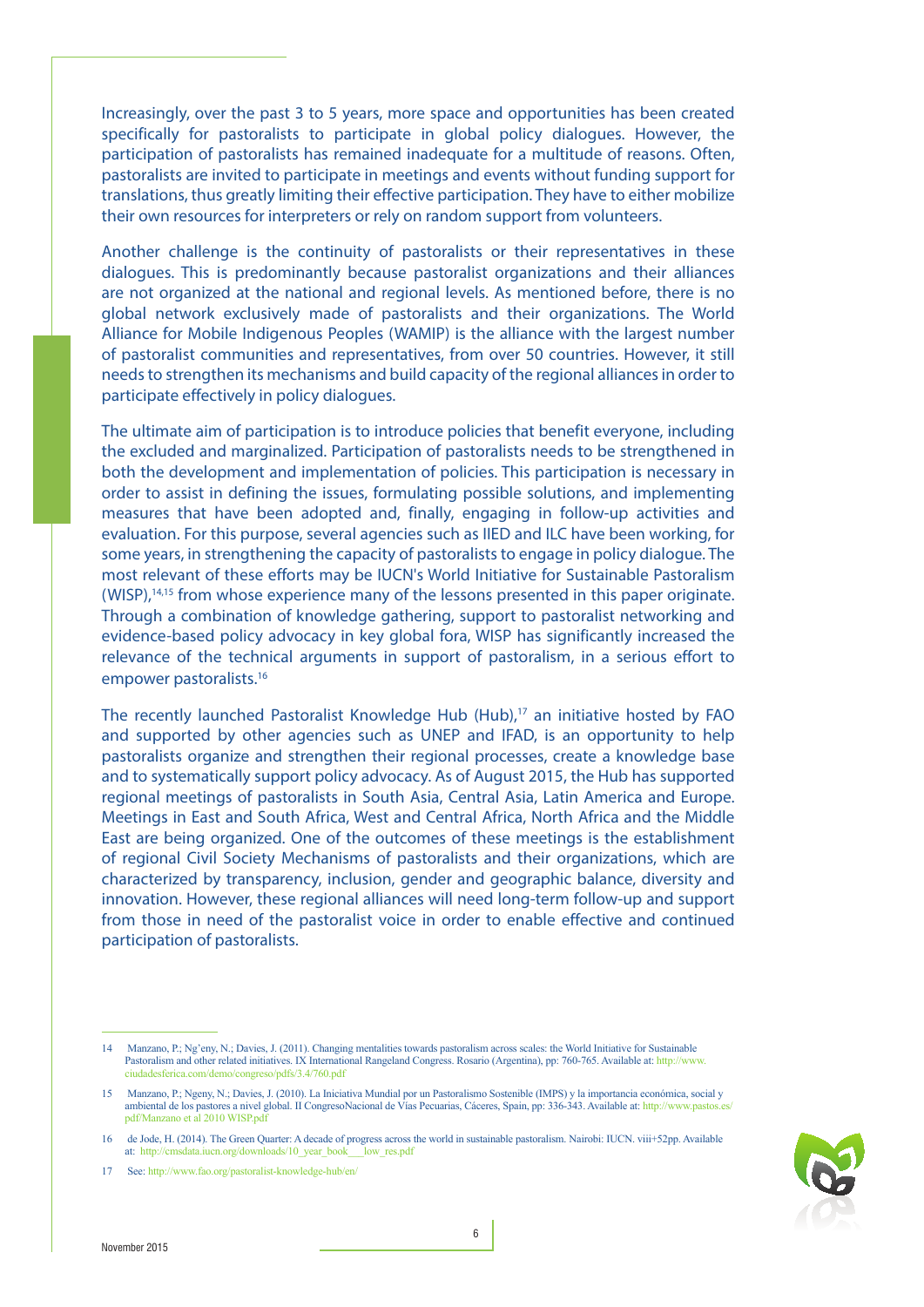#### **a. Participation benefits for pastoralists**

Participation of pastoralist representatives, or of pastoralists themselves, in dialogue processes comes at a cost to them. Those participating in these processes have to dedicate time to prepare and attend dialogue opportunities – time which would otherwise be spent on their livelihoods or with their families. For representation to be effective, appointed representatives usually have to be paid for their time. This means that there have to be clear and tangible benefits in order for pastoralists to engage in these processes.

Pastoralists who attend meetings, and meet representatives of pastoralists from other places, often very distant from their communities, can gain huge benefits from this experience. Thus, over the past decade WISPs support of these events has had very significant effects for the participants.18 By meeting other pastoralists they have the opportunity to share good practices that have enhanced their livelihood opportunities and think about how to adapt these to their local environment and their realities. Such exchanges have helped to mainstream practices, such as the indigenous-led conservation areas. In these meetings they also have the opportunity to share experiences and views with colleagues that may be living in distant places, but that share many similar issues or strategies. The potential for this is to create joint ventures for some key activities by attaining a critical mass that allows, for example for market up-scaling or joint product advertisement. A good example of this is of pastoralists producing fine fibre. Individually, they only produce small quantities and are scattered over several continents. However, if they grouped together they could potentially achieve greater benefits. Comprehensive work has also been developed on sharing good practices at restoring collective land management. This has helped pastoralist organizations to restore sustainable practices.<sup>19,20,21</sup>

A more direct proven benefit is joint advocacy. This helps to disseminate messages more widely, thereby providing increased visibility to issues, such as the mining and extractive activities, which in many cases cause immense damage to rangelands, as well as land grabbing for development, which has had devastating effects on the mobility of pastoralists and their access to pastures and water resources. By engaging in dialogue, pastoralists can also access up-to-date evidence on pastoralism, thereby removing misconceptions about their economic efficiency and environmental destructiveness. These misconceptions are sometimes rooted even within their own communities, a result of the heavy pressure exerted by the mainstream discourse. Once pastoralists understand these technical arguments they are the best advocates for themselves, as they easily translate their community-level observations into technical knowledge. Changing this narrative may positively influence policymakers to begin valuing the contributions of pastoralism and consider their benefits before allocating rangelands for industry, or any other purpose currently perceived as a more productive use of land.

#### **b. Benefits of participation to society**

Society at large also benefits directly from an increased participation of pastoralists in policy dialogue. Here, the provision of services by pastoralism is key, as this livelihood efficiently utilizes lands that are not suited for agricultural production (e.g. mountain and arid lands), and is able to produce food of extraordinary nutritional and economic value. Participation of pastoralists in dialogue processes will protect the provision of these services in the future.

<sup>21</sup> IUCN (2011). The land we graze. A synthesis of case studies about how pastoralists' organizations defend their land rights. IUCN ESARO office, Nairobi, Kenya. Available at: http://cmsdata.iucn.org/downloads/land\_rights\_publication\_english\_web.pdf



<sup>18</sup> de Jode, op. cit..

<sup>19</sup> Fernández-Giménez, M. E.; Baival, B.; and Wang, X. (Eds.). (2012). Restoring community connections to the land: Building resilience through community-based rangeland nanagement in China and Mongolia; CABI: Wallingford, UK..

<sup>20</sup> Herrera, P. M.; Davies, J. ; Manzano Baena, P., eds. (2014) The Governance of rangelands: Collective action for sustainable pastoralism. Routledge, London. Available at: http://cmsdata.iucn.org/downloads/governance\_book.pdf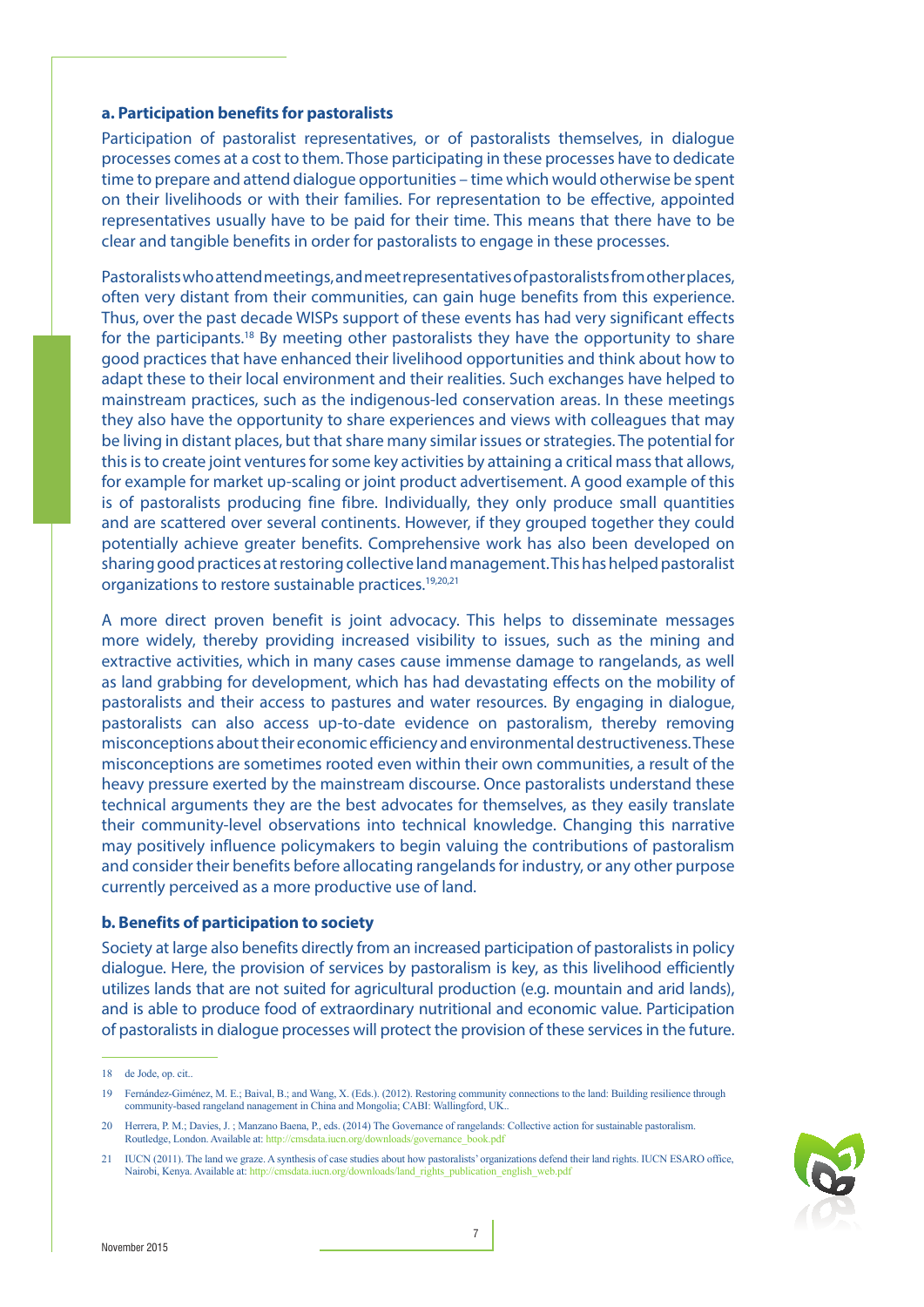Pastoralism plays a major role in conserving land, soils, water and biodiversity by sustaining ecosystem function in the landscapes where it is practised. Combined, these landscapes may add up to more than half of the world's continental lands if we include rangelands, forests providing fodder resources, tundras, etc. Pastoralism can also showcase a production model which is socially, economically, culturally and environmentally sustainable.

**Carbon sequestration provides just one example of how pastoralism can support the green economy. Grazing lands cover five billion hectares worldwide and sequester between 200-500 kg of carbon per hectare per year, playing a leading role in climate change mitigation. Up to 70 per cent of dryland soil carbon can be lost through conversion to agricultural use. There is evidence that effective animal grazing by pastoralists promotes the biodiversity and biomass production needed to maintain these carbon stores. Improved grazing management could in fact sequester 409 million tonnes of CO2, or around 9.8 per cent of anthropogenic carbon emissions.22**

Studies in Europe, where a well-documented practice of pastoralism has existed for millennia and where the effects of pastoralism abandonment are increasingly becoming visible, show the importance of maintaining pastoralism. Through moderate grazing, pastoralism helps to prevent wildfires, at a cost that is much more competitive than the manned fire prevention squads, even if all subsidies covering pastoralist activities are included<sup>23</sup>, and are therefore a good complementary (not substitutive) control measure<sup>24</sup>. Moreover, pastoralism is able to sustain an increase of 20 per cent in biodiversity compared to abandoned landscapes or landscapes subjected to other traditional activities.<sup>25</sup> This demonstrates how important the role of livestock is in sustaining key ecosystem processes and functions.

A recent review of benefits of pastoralism on biodiversity and ecosystem function has been elaborated by the Livestock Environmental Assessment and Performance Partnership (LEAP) at FAO, with the participation of experts selected by pastoralist organizations.<sup>26</sup> The review evaluates the benefits of extensive livestock keeping and compares them with the issues associated with intensified/industrialized livestock keeping, such as high environmental pressures. The review further finds that a moderate livestock presence can contribute to nutrient cycling and the enrichment of soils with organic matter, thus contributing to soil health and carbon fixation; however, higher densities can cause a saturation of the system that leads to water pollution and land degradation. Similar effects are observed on biodiversity, where moderate disturbances caused by livestock can lead to the creation of ecological niches for further species; however, high disturbance levels are resulting in ecosystem collapse, loss of biodiversity and land degradation. Reliance on fossil fuel is negligible in extensive livestock systems, but very high in intensified/ industrialized livestock keeping. A better engagement of pastoralists in policy dialogue can also support the use of clean energy resources, such as biogas, which are commonly wasted.

<sup>26</sup> Teillard, F., Anton, A., Dumont, B., Finn, et al (2015). A review of indicators and methods to assess biodiversity – application to livestock production at global scale. Livestock Environmental Assessment and Performance Partnership (LEAP). FAO, Rome, Italy. Available at: http:// www.fao.org/3/a-av151e.pdf



<sup>22</sup> McGahey et al., op. cit.

<sup>23</sup> Ruiz-Mirazo, J., Robles, A.B., González-Rebollar J.L. (2009). Pastoralism in Natural Parks of Andalusia (Spain): A tool for fire prevention and the naturalization of ecosystems. Options Méditerranéennes, A no. 91,141-144.

<sup>24</sup> Ruiz-Mirazo, J., Robles, A.B., González-Rebollar J.L. (2011). Two-year evaluation of fuelbreaks grazed by livestock in the wildfire prevention program in Andalusia (Spain). Agriculture, ecosystems & environment 141 (1), 13-22.

<sup>25</sup> Plieninger, T., Hui, C., Gaertner, M. and Huntsinger L. (2014) The Impact of Land Abandonment on Species Richness and Abundance in the Mediterranean Basin: A Meta-Analysis . PLoS One 9(5): e98355. http://dx.doi.org/10.1371/journal.pone.0098355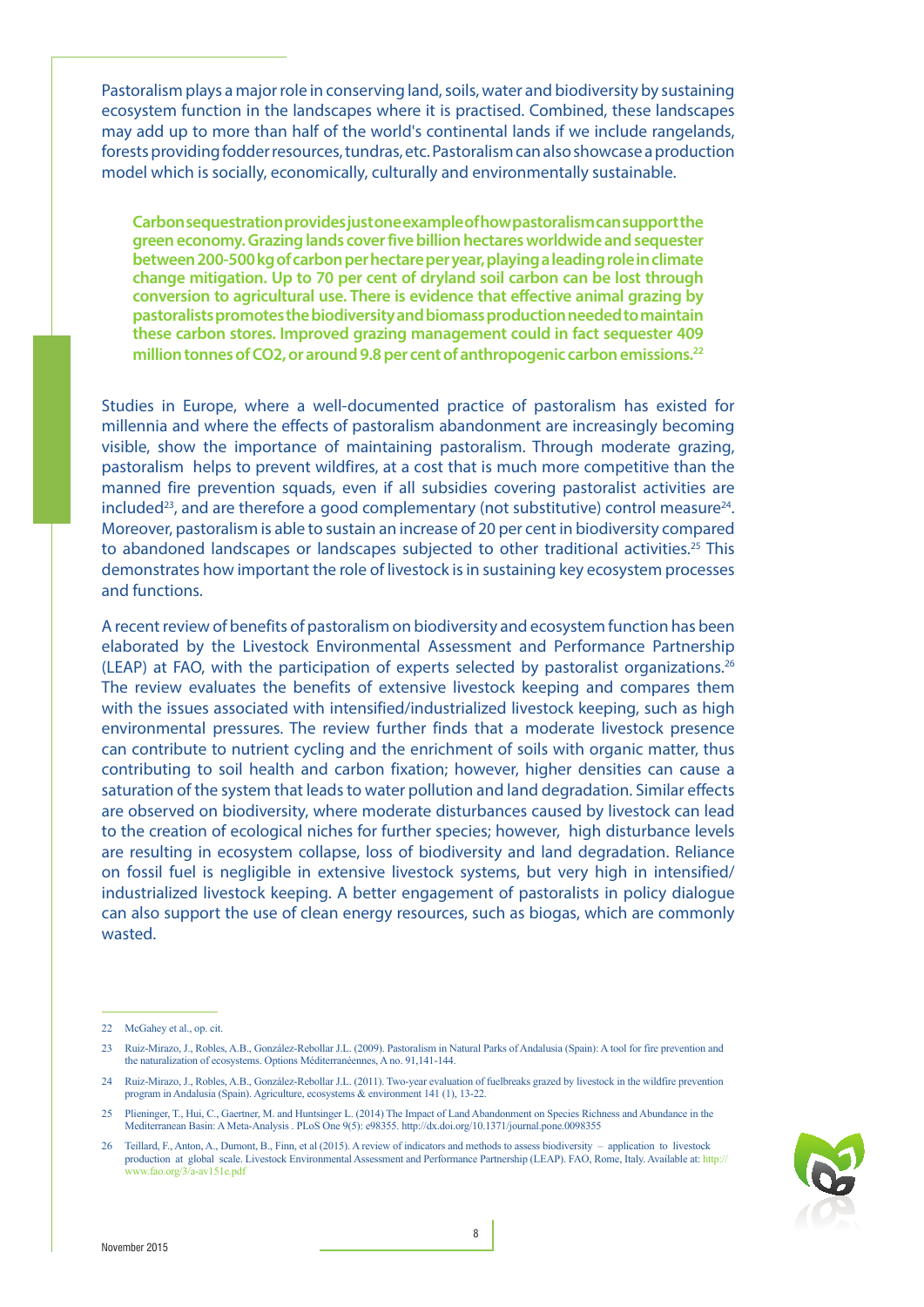Given the extent of grazed lands, a further, very important, service rendered by pastoralists is the possibility to use resources and yield revenues from lands that are otherwise not used by the countries they belong to. There is a clear economic benefit: the presence of populations living in these areas makes it possible to provide services that couldn't otherwise be sustained, because of the absence of a critical population mass.

Moreover, there are also social benefits: the integration of pastoralists into a wider societal dialogue is a fundamental step, along with service provision – both of which can help control vast lands to prevent conflict and insecurity.27

## **4. Mechanisms to enhance pastoralist participation in policy dialogues**

#### **a. How to participate**

Once an agreement is reached on the necessity of pastoralists to participate in policy dialogues, it is important to think about ways for them to participate, as different modalities will have different consequences. The acknowledgement of the beneficial roles of pastoralism has increased in recent decades and the presence of pastoralist representatives has also increased. However, the criteria for the selection of representatives are often not ideal, as not enough time or resources are dedicated to it.

Local elites will have greater access to education and information, and will therefore monopolize the representation of pastoralists. Well-designed participation criteria can, however, guarantee that marginalized groups within pastoralist communities are not ignored or shunned. In order to guarantee this, it is fundamental that any representation process originates from the bottom-up, with local groups building regional networks that will in turn contribute to national, regional and global alliances. The support of these processes is, of course, time consuming and costly, but it is the only way to have transparent and inclusive criteria that guarantee a minimum quality of the process. Once local groups are engaged, strategies can be envisioned to strengthen leadership capacities through adapted information sources, increased information access and advantages taken on the advances in communication technology. For this, it is fundamental to track the innovations and uses of technological tools in local communities. For example, it is surprising how in pastoralist areas with nearly completely absent coverage of some fundamental services (e.g. sanitation, electricity) the use of mobile phones and tools such as mobile apps have been widely adopted,<sup>28</sup> even if it means that they have to walk to places with kilometres on a daily basis to access the areas with network coverage or electricity points to charge phone batteries. Associated with mobile phones, pastoralists are also innovating by getting better market access and price information. Knowledge on biogas is also helping pastoralists to have better access to clean energy in India and elsewhere. In this sense, a gender and youth balance in the pastoralist representation is fundamental. Women are the source of many future diverse strategies, given their engagement in transformation activities within the communities (e.g. food, clothing), while young people are more open and eager to innovate to make use of opportunities provided by new technologies.

<sup>28</sup> There are several news groups created in Facebook to spread news in pastoralist areas where both the contributors and the readers connect mostly through smartphones



<sup>27</sup> De Haan, C., Dubern, E., Garancher, B., Quintero, C. (2014). Pastoralism development in the Sahel: A road to stability? Global Center on Conflict, Security and Development, World Bank. Available at: http://www.plateforme-pastorale-tchad.org/classified/Pastoralism\_and\_stability\_ in\_the\_Sahel\_master\_-\_Final-\_May\_27\_2014.pdf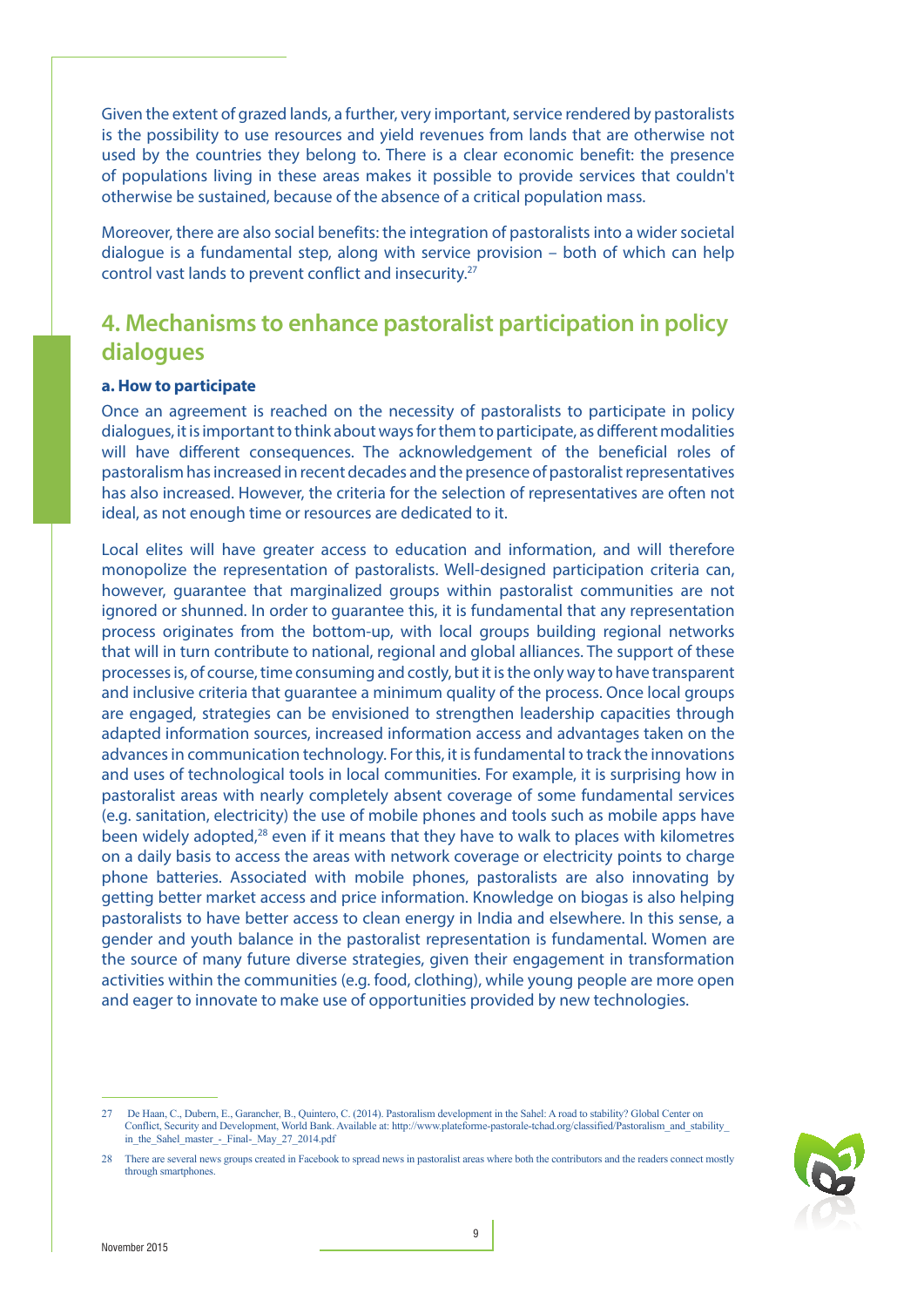#### **b. Where to participate**

The capacity of pastoralists to participate in all relevant policy dialogues will always be limited, giving rise to the need to prioritize which forums they attend to achieve successful outcomes, especially in the short term so that it stimulates further engagement of pastoralist communities.

Pastoralists are accused of being chronically food insecure and of contributing to land degradation because they supposedly manage their natural resources inefficiently or poorly. As we have seen above, this accusation originates in the obstacles that they face and the role they play in managing their landscapes in a traditional manner. The deconstruction of these arguments is therefore essential, because when pastoralists become sedentary and are dispossessed of their livelihoods, the effects on culture, history and identity of the affected communities can become problematic in terms of adaptation to new life styles that the pastoralists are unfamiliar with. Problems arising include malnutrition and poor health, $29$  loss of main income sources $30$  as well as of opportunities for complementary income derived from wildlife, $31$  acculturation, forced migration and conflict. $32$  In recent years, there has been a steady participation of pastoralists both at the United Nations Convention to Combat Desertification (UNCCD) and at the United Nations Committee on World Food Security (CFS); the latter being structured through the Civil Society Mechanism (CSM) that guarantees inclusion and transparency criteria. This is an example from which other dialogue opportunities could benefit. In this context, discussions on land tenure both around the CFS (as for the *Voluntary Guidelines on the Responsible Governance of Tenure of Land, Fisheries* and *Forests in the Context of National Food Security or VGGTs, mainly led by FAO)*, or at the forums organized by the International Land Coalition, are counting on pastoralists.

Another major issue for pastoralists is climate change. On the one hand, poor understanding of pastoralist livelihoods has led to concerns about their adaptation capacities. On the other hand, traditional coping strategies of pastoralists offer a wealth of experience and knowledge based upon which many adaptation strategies can be designed. Pastoralist participation at the meetings of the United Nations Framework Convention on Climate Change (UNFCCC) has been developed along these lines. However, pastoralists are also said to share responsibility of greenhouse gas emissions, especially gases that have a high impact on the accumulation of greenhouse gases, such as methane and nitrous oxide. Forums reviewing such data and possibilities for mitigation through carbon fixation in rangelands as cited above are discussed both at the Global Agenda for Sustainable Livestock (GASL) and at the *Livestock Environmental and Assessment Partnership (LEAP), both hosted by FAO*.

There are further areas where stronger pastoralist participation is desirable. One of them is biodiversity as we now have more evidence of the fundamental role played by pastoralists in keeping key ecological niches and sustaining biodiversity. There is a large opportunity to insist on these aspects at the *United Nations Convention on Biological Diversity (UNCBD)*  and also at the Convention on the Conservation of Migratory Species of Wild Animals (CMS), where facilitation of pastoralist corridors can also contribute to the conservation of wild migratory species.



<sup>29</sup> Fratkin, E., Roth, E. A., and Nathan. M. A. (2004). Pastoral sedentarization and its effects on children's diet, health, and growth among Rendille of northern Kenya. Human Ecology 32(5): 531–559. http://www.smith.edu/anthro/documents/HumanEcology04.pdf

<sup>30</sup> Davies, J. and Hatfield, R. (2007). The economics of mobile pastoralism: a global summary. Nomadic Peoples 11, 91-116.

<sup>31</sup> Western, D., Groom, R. and Worden J. (2009). The impact of subdivision and sedentarization of pastoral lands on wildlife in an African savanna ecosystem. Biological Conservation 142, 2538–2546

<sup>32</sup> Abbink, J. (2012). Dam controversies: contested governance and developmental discourse on the Ethiopian Omo River dam. Social Anthropology/Anthropologie Sociale 20, 125–144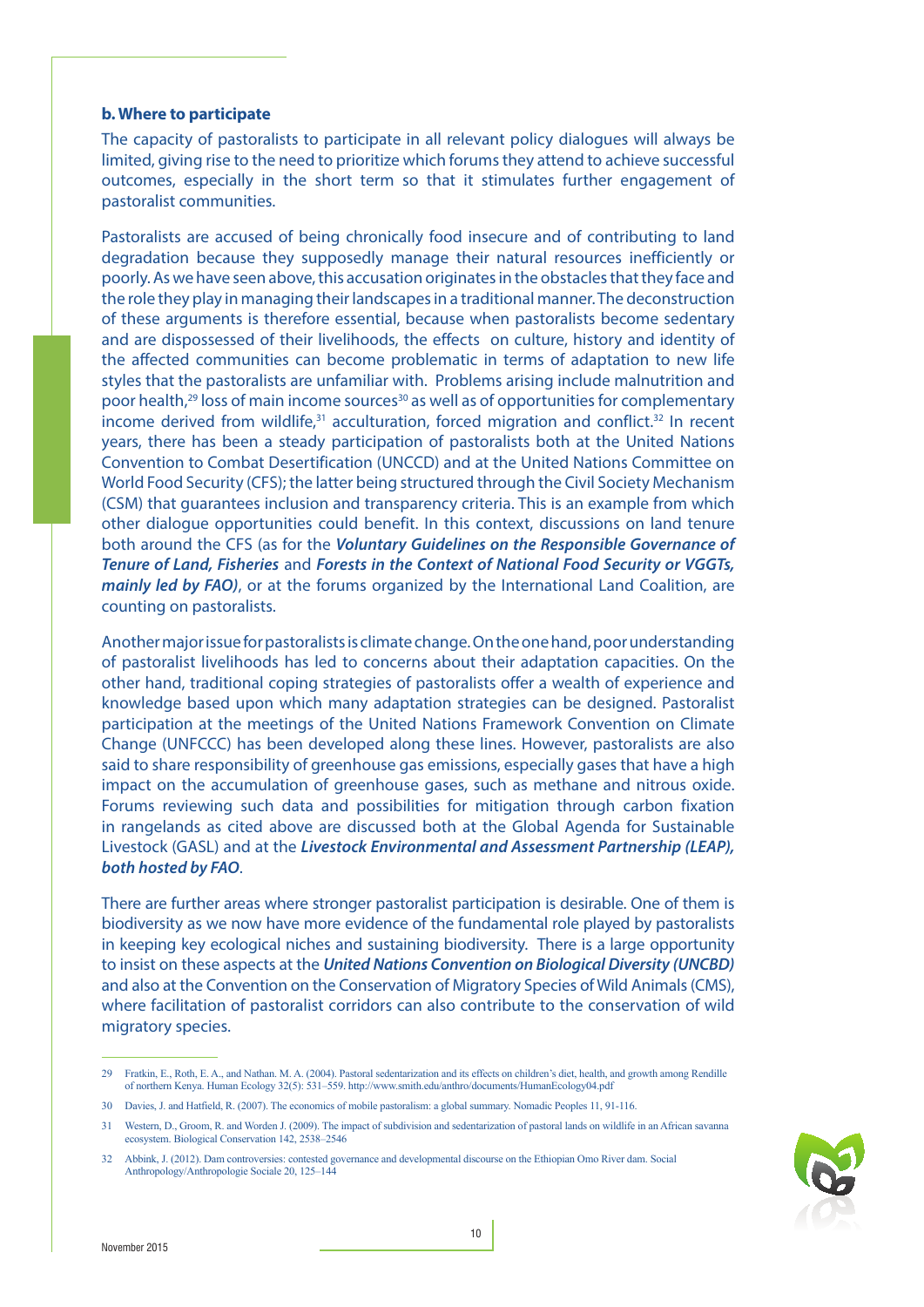Finally, discussions on conflict are in dire need of the pastoralists' voice. The neglect to which they have been subjected has increased insecurity, as can be seen for example in the Sahel, and it has also greatly undermined the management of natural resources. Many voices support a more successful and comprehensive engagement of pastoralist representatives in these discussions.

#### **c. Challenges to be encountered**

A dialogue with pastoralists will no doubt face some challenges. Maybe the most direct problem is the inconvenience that empowered civil society representatives create for governments when they enter into discussions on contentious issues, such as land rights, or when they put into question development sectors that governments have deemed as strategic, such as mining or hunting areas. As much of the support to strengthen pastoralist representation will come from international organizations it is inevitable that conflicts of interest will arise which will not be easy to resolve, as member countries of these organizations will want to have their say.

A related issue is the sustainability of funding for pastoralist organizations and alliances. A high degree of voluntary work is desirable to ensure the committed engagement of pastoralists. However, it is not realistic to think that big networks and alliances can function without at least some core funding. Once again, the dependence on external funds can compromise the freedom of these organizations for sound advocacy. The solution is to have funding from the pastoralist groups themselves, but this has been shown to be problematic, given the diffuse results of political advocacy. Some interesting experiences show that finding a common short-term interest to mobilize around a common product to be marketed and which will cause an immediate added value, $33$  can support advocacy agendas with a longer action term.

A final big challenge is the emergence of strong leaders that, although necessary, can degenerate into internal power struggles within organizations, a circumstance that is not uncommon in civil society organizations. Previously established strategies for widespread capacity building and clear rotation rules can help tackle these issues. Furthermore, some communities do not have the necessary structures in place to have proper associations/civil society organizations and rely on either traditional leaders or educated individuals, with the inherent dangers this poses. However, it should be noted that for these communities and under these circumstances, these persons are best qualified to engage in policy dialogues and should be respected as valid interlocutors.

## **5. Success stories**

In this section we present selected success stories that have benefited both pastoralists and the environment and society at large because of the participatory approach that have been adopted.

#### **a. Conservation areas**

Abandonment of pastoralist landscapes in developed countries, especially in Europe, and the consequent biodiversity crisis, has triggered a change in the conservation paradigm and its relationship with pastoralism. Grazing practices are no longer seen as a destructive practice. On the contrary, scientific evidence accumulated over the past 40 years has shown the need for moderate grazing to sustain biodiversity in most of the world's ecosystems.



<sup>33</sup> LPP, LIFE Network, IUCN–WISP and FAO. (2010). Adding value to livestock diversity – Marketing to promote local breeds and improve livelihoods . FAO Animal Production and Health Paper. No. 168.Available at: http://www.fao.org/docrep/012/i1283e/i1283e00.htm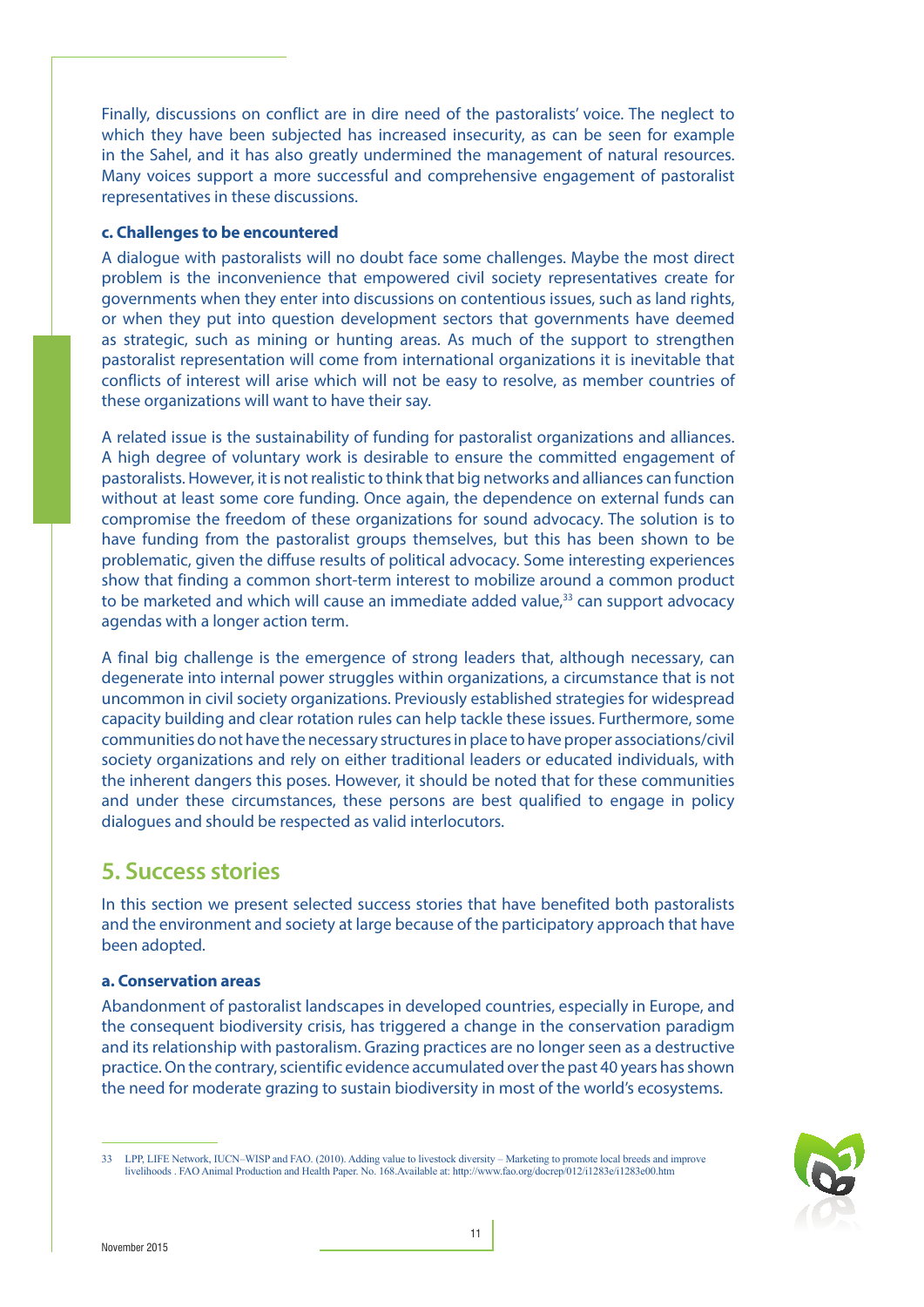This has created a network of scientists willing to support pastoralist advocacy with sound scientific data, which in turn has triggered the establishment of legislation protecting traditionally used landscapes, especially many of those included under the Natura 2000 network. Interestingly, some of the recently established conservation areas, such as the Picos de Europa National Park in Spain, include the presence of pastoralists on most of its surface.

Pastoralist networking has also contributed to disseminating evidence on the positive influence of pastoralism in managing biodiversity-rich areas. Some pastoralist communities have seen the potential complementary income generated by ecotourism, and have learnt about the role they have played for centuries as custodians of high value ecosystems. In addition, conservation areas managed by indigenous and local communities not only offer a natural heritage experience, but also a cultural one, and this has helped them in being a particularly valuable tourism resource. The Indigenous Community Conserved Areas (ICCA) consortium, constituted in 2010, has provided a platform to exchange these kinds of experiences, not only among pastoralists but among other indigenous groups, as well as to advocate for indigenous-led nature conservation. The extension of this model and the change of paradigm on conservation areas beyond Europe, has extended the surface of land that is protected in ecosystems, such as the Serengeti-Masai Mara where community-led conservancies on its northern edge have allowed for the expansion of land managed for conservation well into lands owned by Maasai pastoralist families, and which are able to yield revenues from conservation and livestock production. The community conservancy model with big African game species actually originated in Zimbabwe and is significantly present in other African countries, for example Namibia.

#### **b. Market opportunities**

Markets can also value the ecosystem services provided by pastoralists in yielding higher prices for sustainably produced products that contribute towards biodiversity maintenance. Here again, and similarly to other ecotourism ventures, a cultural component is able to add further value to these products. This is a particularly important field for pastoralist systems where production levels may not be high but the products yielded here have specific properties that make them very attractive to the general public, provided that an efficient marketing strategy has been in place. These products can achieve high prices and therefore provide further income and livelihoods through marketing improvement in areas where productivity is limited by the local ecosystem if the production system is to be kept sustainable.

The best example for efficient market use is the French cheese industry which massively relies on artisanal cheese produced according to region-specific traditions, and where the pastoralist and sustainability components are a very important part of the product narrative. It is important to note that this success relies not only on the inherent quality of these products, but also on the classification and selection of different quality standards among the producers. This is needed to guarantee that the consumer will know what to expect from every product (or subcategory of each product), and that the environmental services provided through these products require an elaborated product narrative, usually through efficient labelling or complementary communication strategies, in order to reach the producer. This often also involves the specific use of livestock breeds that are particularly adapted to the local conditions and have good levels of rusticity to be used by pastoralists – and these animal genetic resources are also an essential component of the products. The European market is particularly suited for this thanks to existing regulations on geographical indications, and there are other good examples of meat and milk pastoralist products in other EU countries. The success of pastoralist products

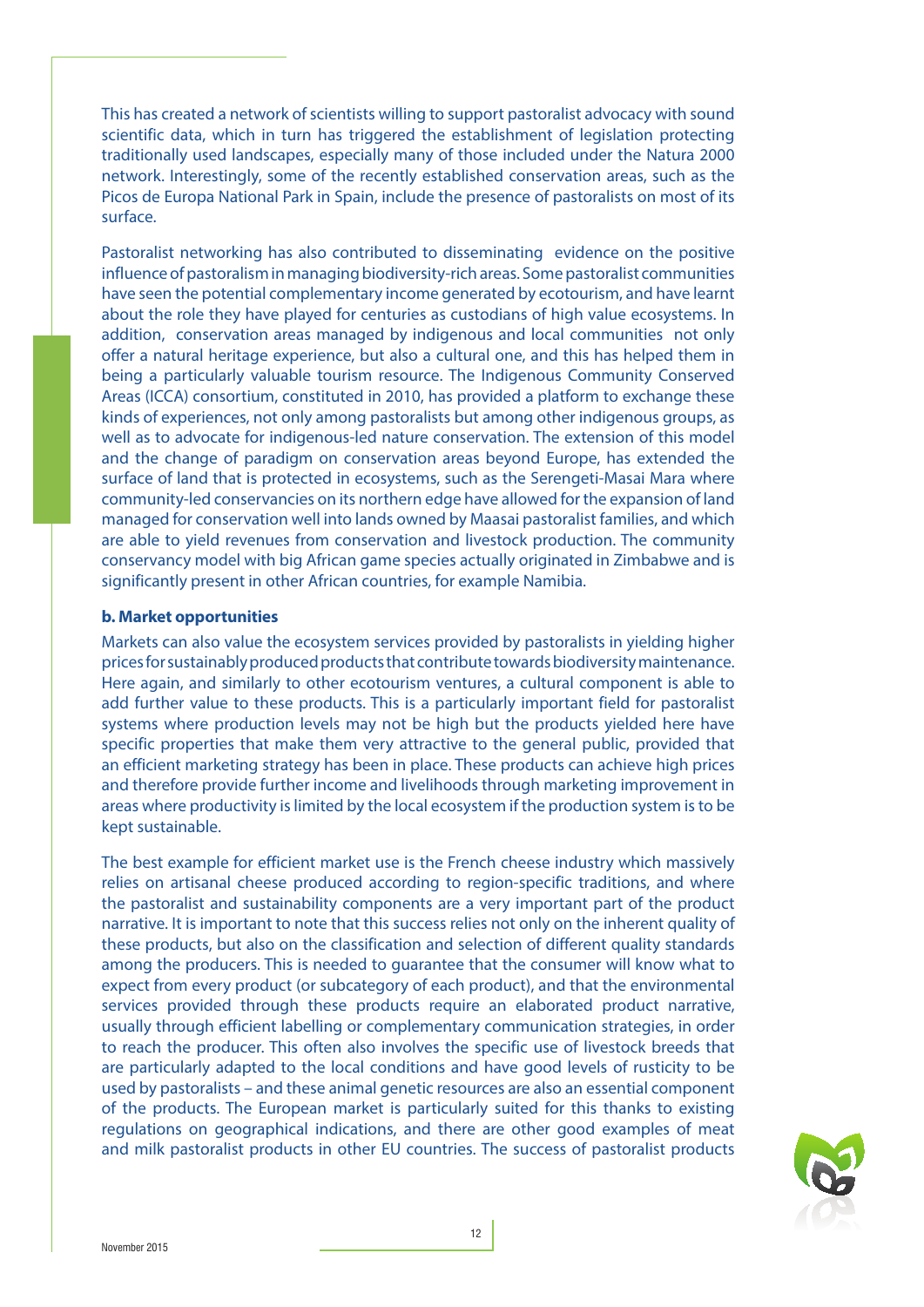in reaching high-value markets through niche marketing is, however, not limited to the European Union. The concept of organic farming involves pastoralist products, and there are examples of pastoralist products reaching high-end markets in developing countries, from which different pastoralist collectives have achieved South-South learning.<sup>34</sup> When designing interventions for marketing pastoralist products it is very important, to have a holistic and consultative approach with the communities. Milk products, for example, are critical providers of vitamins and other micronutrients in pastoralist communities, and any plan to remove some of these milk products from the community to achieve supplementary income should have complementary mechanisms to provide these communities with cheaper sources of micronutrients (usually of plant origin) that compensate for the exported products.

#### **c. Facilitation of mobility**

A major environmental feature of pastoralism is the use of patchy productivity landscapes, which is made possible due to the mobility of livestock. Administrative barriers and creation of subnational or national borders have proven to be very disruptive for these sustainable practices. In the case of West Africa, this has had dramatic consequences as it is a region where most national borders run perpendicular to the major transhumance axes. Therefore, any border restriction in times of droughts or excessive rains has immediately translated into decreased productivity and loss of animal lives and eventually human ones.

As a result of these dramatic consequences, pastoralist advocacy and networking has been particularly active in West Africa. A coordinated and efficient advocacy effort, particularly by *Réseau Billital Maroobe*, has led to the recognition of pastoralist transit rights by ECOWAS, the main regional cooperation organization, that should lead to the facilitation of transboundary transit for pastoralists in all countries in the region. This is an important and ongoing achievement that has not only led to changes in local legislative frameworks, but also in the investment priorities of the big international donors in the region, who are focusing on pastoralism much more strongly than before.

#### **d. Reduced conflict**

Efficient pastoralist representation facilitating the understanding of ecosystem services has also managed to reduce conflicts in areas such as the Gran Chaco region in South America. The Gran Chaco is a spiny forest region of about half a million square kilometres shared by Argentina, Paraguay and the Plurinational State of Bolivia. The area has historically witnessed the tensions and conflicts between indigenous peoples originally engaged in hunter-gatherer activities but later switching to small ruminant production and a *criollo*  population of mixed indigenous-European ancestry dedicated mainly to cattle production. After centuries of livestock production, it is now threatened by the advancing soybean croplands, which provide feed for industrial livestock production in countries far away. An efficient networking and advocacy effort by local, community-based organizations and by NGOs led by technicians providing development projects to the locals facilitated the creation of *Redes Chaco* – a consortium of organizations that has been able to develop a narrative around conservation of the local environment and livelihoods, the valuation of the local products and the improvement of the management practices. The most significant achievement has been to have indigenous and *criollo* producers work side by side and with a very clear common agenda for the future of their land.

LPP et al., ibid.

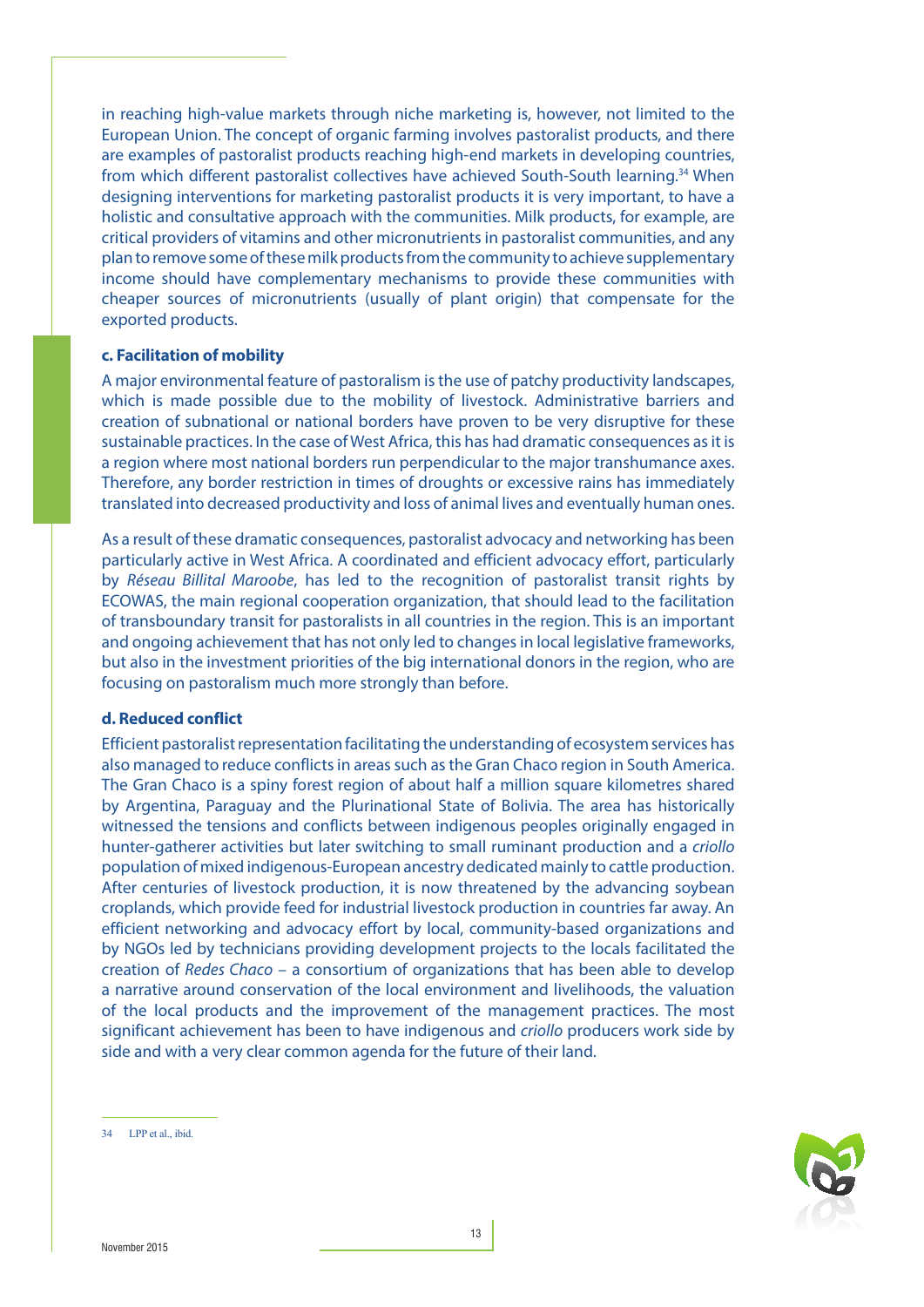#### **e. Improved technologies**

The major impact of pastoralist production on the atmosphere is the production of methane and nitrogen oxides that results from cellulose digestion in the rumen of the animals. Narratives on climate change are consolidated among pastoralist organizations in East Africa because of the region's vulnerability to it. At the same time, knowledge on methane production is also widespread and it is now understood that it can be an asset, because of the possibilities to use it as a biogas source.

Maasai communities south of Nairobi, Kenya's capital, bring their animals to communally managed slaughterhouses close to the city. The management at the slaughterhouse in Kiserian, south-west of the city centre, has understood the potential of the biogas generated by the faeces of the animals and the unsellable parts of their carcasses. Using digesters to facilitate the production and compressors to bottle the biogas, the latter is now collected and sold for household use in a country which, as is the case for many developing nations with big pastoralist populations, faces a big challenge in providing its citizens with energy - and with the added advantage of using renewable energy. The revenues collected by the sale of biogas can by far exceed the money collected through the fees paid by local pastoralists to use the slaughterhouse. Therefore, not only can this initiative reduce the operating costs for pastoralists, but provide funds for community investments. Again, this has only been possible through the extensive network of pastoralist organizations and supporting nongovernmental organizations, and it is foreseeable that the model will be expanded to other slaughterhouses.

## **6. Future opportunities**

Pastoralist networking and representation, and deeper knowledge on the ecosystem services provided by pastoralists, are achieving significant advances that can translate into restoring pastoralist livelihoods. However, there are still un-tackled opportunities that show the potential for innovation in such a dynamic social system and way of production.

The impact of mobile phones in pastoralist livelihoods and in their potential to network efficiently is still difficult to determine, as there is a continuous flow of new applications and ideas based on this technology. One point seems clear: mobile phone technology has the potential to render services to pastoralists in areas where it was too expensive or technically too challenging in the past. Travelling to, usually distant, rainy season pastures meant that pastoralists were isolated, with no access to communications, for several months at a time. It also meant that the responsibility to trade and negotiate the marketing of pastoralist products had to be given to middlemen. With mobile phone technology, pastoralists can have direct access to information and some interesting innovations are being observed; for example, the habit of livestock owners in Somaliland to tattoo their phone number onto their animals to be sure that traders in the main Hargeisa market trade directly with them, and not with the middlemen. The delivery of financial services through mobile phones could lead to innovative strategies to tackle climate variability across different years and destocking strategies in dry years, in order to reduce land degradation. Better contact among pastoralists can help to achieve an improved, clearer and more inclusive pastoralist representation. It also shows that governments should focus their efforts in providing mobile phone infrastructures to the most remote places, where pastoralists, when consulted, complain about poor network coverage in areas that seem yet again forgotten.

Education is the last frontier of service provision to pastoralists, as it can provide opportunities to even the most humble members of their community. However, it could

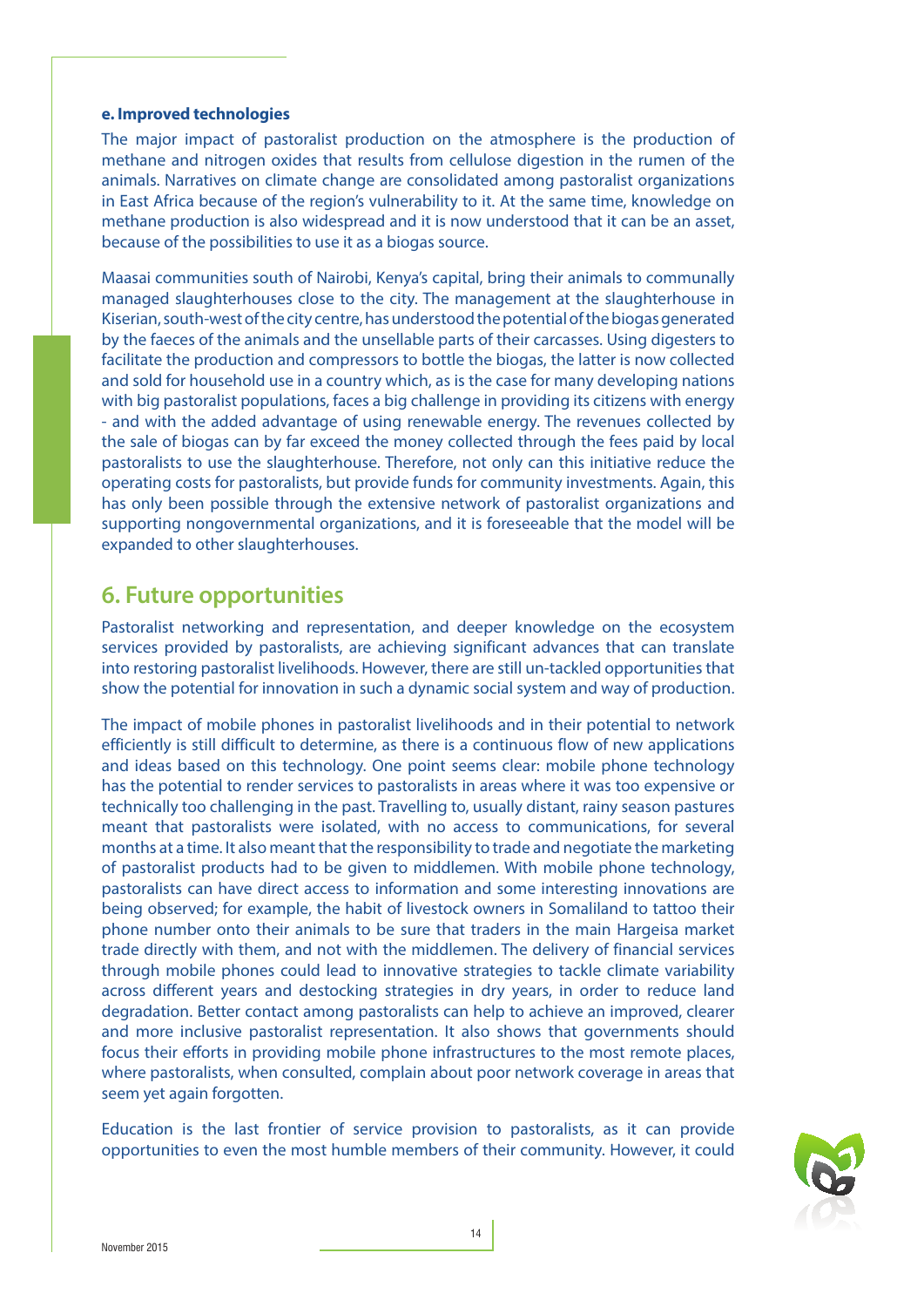also further marginalize those who are already at the edge of society Unfortunately, few countries are willing to invest in mobile education systems for primary school and, to the knowledge of the authors, there is no experience for provision of secondary school facilities embedded within mobile communities, boarding schools being the cheaper and more usual alternative. This is very problematic in the case of a livelihood that requires the presence of the children up to adulthood in order to understand the complexity of the environmental, social and economic factors that regulate the practice of pastoralism. Not surprisingly, until few years ago many Maasai pastoralists would keep the brightest children in the communities, as they were the ones that would be in charge of administering the family's wealth, and would send the not-so-bright children to the governmental boarding schools, knowing they would undergo a strong acculturation there. The provision of advocacy and legal protection services, and the growth of a strong networking movement across pastoralist communities, has changed these views. But, as things currently stand, pastoralist have to decide whether to lose income by restricting their mobility and thus facilitating their children's access to school, or to keep their income but remain unprotected against aggressions from the outside. Adapted education systems that can yield fully prepared professionals that are also full members of their pastoralist communities have the potential to trigger changes which will only be apparent in the future. People living in pastoralism but getting the educational background needed in the modern world will be able to fully understand the potential of ecosystem services for providing pastoralist livelihoods, and will be able to exercise pastoralist representation and maintain oversight of day-to-day issues. An effort from governments in providing this quality service is urgent and necessary.

## **7. Conclusion**

Pastoralist representation in environmental policy dialogues has improved in the last years, but a lot remains to be done for these to become more effective and result in tangible outcomes. In this paper we have pointed out success elements that can indicate the way forward, but that need further support from development agencies. This support includes strengthening pastoralist alliances for effective representation and for achieving selfsustainability in the long term. It also requires further research on the success elements that we have pointed out. The effect of capital investments in strategic sectors, such as markets or mobile phone infrastructure, that allow for effective innovation, still needs to be quantified and measured properly. Pastoralists provide a vast array of environmental services to society and need to be recognised as strategic partners in a productive dialogue towards their priorities in development with international development agencies, nongovernmental organizations and governments.